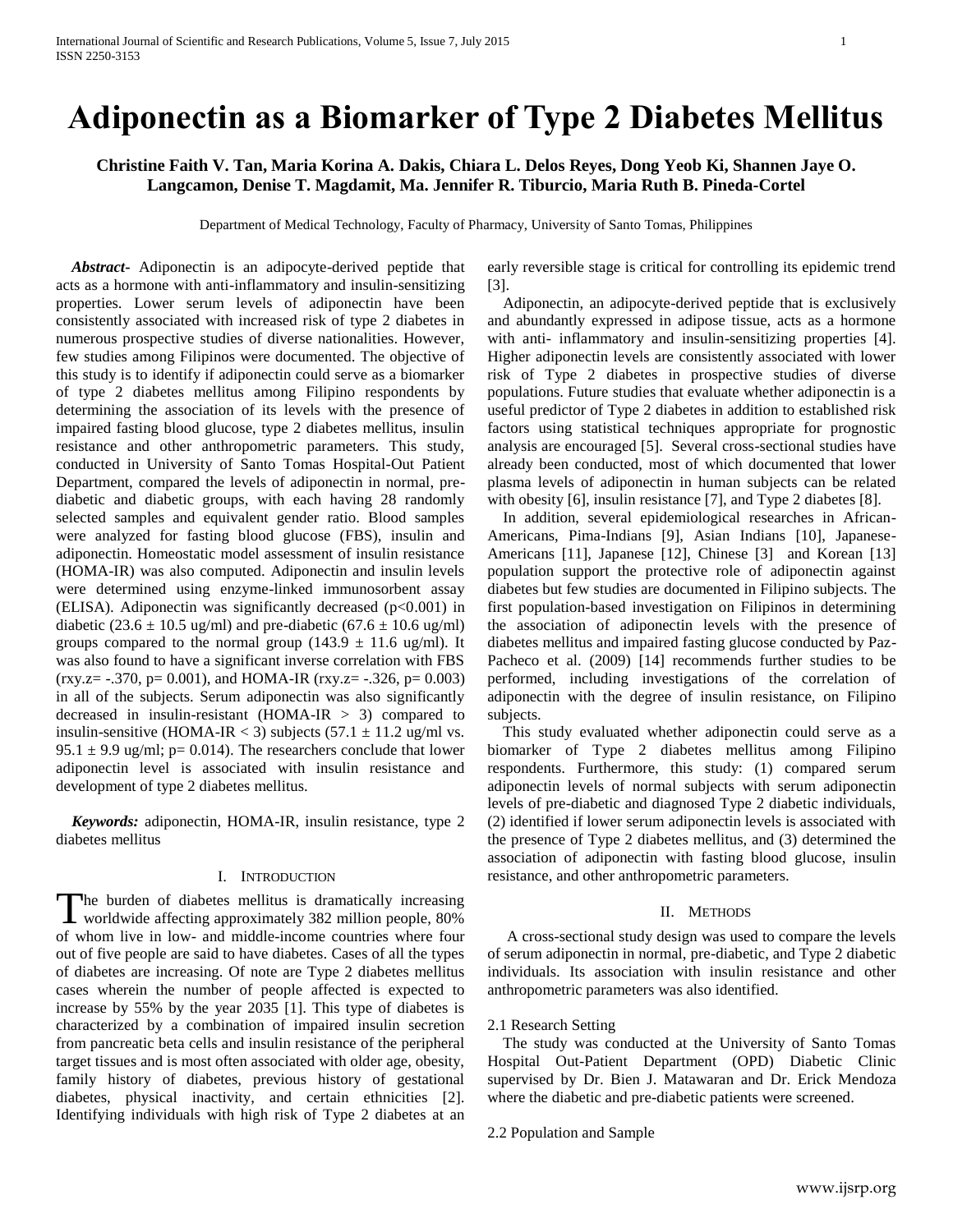Subjects that were included were normal, pre-diabetic, and Type 2 diabetic Filipino males and non-pregnant females ages 30 years old and above who are willing to participate and give their consent. Subjects excluded were individuals with diseases or conditions, including Type 1 diabetes mellitus, congestive heart failure, established renal disease requiring hemodialysis, history of endocrine disorders such as thyroid diseases, severe psychological disorders, physical disabilities, cancer, cardiovascular disease, Alzheimer's disease, tuberculosis, AIDS, and other communicable diseases [14]. The presence or absence of the aforementioned conditions for disqualification was identified through the patient's history interview and questionnaire, and was verified through the supervising physicians in the USTH-OPD Diabetic Clinic.

 All respondents who passed the inclusion criteria were included in the study. Subjects were categorized according to American Diabetes Association (ADA) classification of diabetes [15] into 3 groups: normal, pre-diabetic and Type 2 diabetic groups. Individuals having fasting blood glucose level of < 100mg/dl (< 5.6 mM) were grouped to the normal/control group. Subjects having fasting blood glucose level of 100 to 125 mg/dL (5.6 mM to 6.9 mM) and/or having a history of impaired fasting glucose/ glucose tolerance for the past three months were grouped into pre-diabetic group. Individuals with a clinical diagnosis of Type 2 diabetes and/or having  $\geq 126$  mg/dL (>7.0 mmol/L) were grouped into Type 2 diabetic group. All individuals were randomly selected.

 Twenty-eight patients were used in each group to achieve 84.8% power of the statistical test at two-sided 5% level of significance. This calculation is based on the report of Snehalatha et al. (2003) [10] that the mean serum adiponectin of nondiabetic Indian patients and Type 2 diabetic patients are 16.7 (SD  $= 7.6$ ) and 11.3  $\mu$ g/mL, respectively. OpenEpi was used in the computation of this sample size. A population of 28 per group (total n=84) from the total screened pool was obtained through random numbers to increase the power of the test (28 normal, 28 pre-diabetic and 28 diabetic subjects).

## 2.3. Ethical Considerations

 Permission was requested from the ethics committee of the University of Santo Tomas Hospital Institutional Review Board and authorized physicians to conduct a study among normal, prediabetic and type 2 diabetic patients. The study was supervised by Dr. Bien J. Matawaran, FPSCP, DPSEM and Dr. Erick Mendoza. Diabetic and pre-diabetic patients were screened in the USTH Out-Patient Department Clinic. The participants were informed of the detailed objectives of the study and were reassured of the confidentiality of data upon signing the informed consent.

#### 2.4**.** Data and Specimen Collection

 Subjects were recruited and screened through a questionnaire which covered the demographic, anthropometric, and clinical parameters, including family and personal medical history.

 Blood sample (5.0 ml) of each subject was drawn by venipuncture after an 8- to 10-hour fast. Serum was separated from whole blood within 30 minutes and the samples were tested for fasting blood glucose, adiponectin levels, and insulin levels. Fasting blood sugar was measured using Hitachi 902 Chemistry

Analyzer. Serum adiponectin and fasting insulin were measured using Enzyme-Linked Immunosorbent Assay (ELISA) kits from Abcam U.K. product code ab99968 and Monobind Inc. Lake Forest, CA 92630, USA product code: 2425-300, respectively. HumaReader HS Human (Biocare ELISA reader) was used to obtain the absorbance of each sample.

#### 2.5 Statistical Analysis

 The clinical characteristics and demographic data of the respondents such as age, body mass index (BMI), systolic and diastolic blood pressure, waist-hip ratio, fasting blood sugar (FBS), adiponectin, insulin, and homeostatic model assessment for insulin resistance (HOMA-IR) were summarized using mean  $\pm$  standard error of mean (SEM).

 Analysis of variance (ANOVA) was used to compare the means of the summarized clinical characteristics and demographic data of the three groups (normal, pre-diabetic and diabetic). Analysis of covariance (ANCOVA) adjusted for age and body mass index (BMI) was used to compare the means of insulin, HOMA-IR, and adiponectin. Partial correlation adjusted for age and BMI was calculated to determine the correlation between adiponectin and other variables. HOMA-IR was calculated using the equation: [fasting serum insulin (uIU/ml) x fasting plasma glucose (mmol/L])/22.5 [16]. P-values of less than 0.05 were considered significant. All statistical tests were performed using SPSS 17.0.

#### III. RESULTS AND DISCUSSION

 The table below shows the summarized demographic and clinical characteristics of the recruited normal, pre-diabetic, and diabetic groups.

**Table 1.** Demographic and Clinical Characteristics of Study Groups

| <b>Parameters</b>      | <b>Normal</b> | Pre-diabetic  | <b>Diabetic</b> | p-value | Post-hoc      |
|------------------------|---------------|---------------|-----------------|---------|---------------|
| Age (years)            | $47.7 + 2.5$  | $59.1 + 2.0$  | $57.9 + 1.9$    | < 0.001 | $N < (D = P)$ |
| BMI                    | $22.0 + 0.5$  | $24.6 + 0.6$  | $24.8 + 0.8$    | 0.004   | $N < (D = P)$ |
| W/R                    | $0.86 + 0.01$ | $0.89 + 0.01$ | $0.89 + 0.01$   | 0.085   |               |
| Systolic<br>(mmHg)     | $124.3 + 2.2$ | $124.8 + 1.3$ | $125.7 + 2.4$   | 0.899   |               |
| Diastolic<br>(mmHg)    | $80.5 + 1.8$  | $83.0 + 1.1$  | $83.2 + 1.4$    | 0.343   |               |
| <b>FBS</b><br>(mmol/L) | $4.4 + 0.1$   | $5.8 + 0.1$   | $10.5 + 0.9$    | < 0.001 | $(N=P) < D$   |

Legend: BMI, Body Mass Index; W/R, Waist-Hip Ratio; FBS, Fasting Blood Sugar; N, Normal; D, Diabetic; P, Pre-diabetic

 Each group was composed of 28 respondents with equal gender ratio (14 males and 14 females). The age of pre-diabetic [(Mean  $\pm$  SEM) 59.1  $\pm$  2.0] and diabetic (57.9  $\pm$  1.9) respondents were significantly higher ( $p<0.001$ ) than the normal group (47.7  $\pm$  2.5) based on the *Post-hoc* analysis [(P=D)>N], however, there is no significant difference between the age of pre-diabetic and diabetic groups. The BMI of the pre-diabetic  $(24.6 + 0.6)$  and diabetic (24.8  $\pm$  0.8) groups were significantly higher (p=0.004)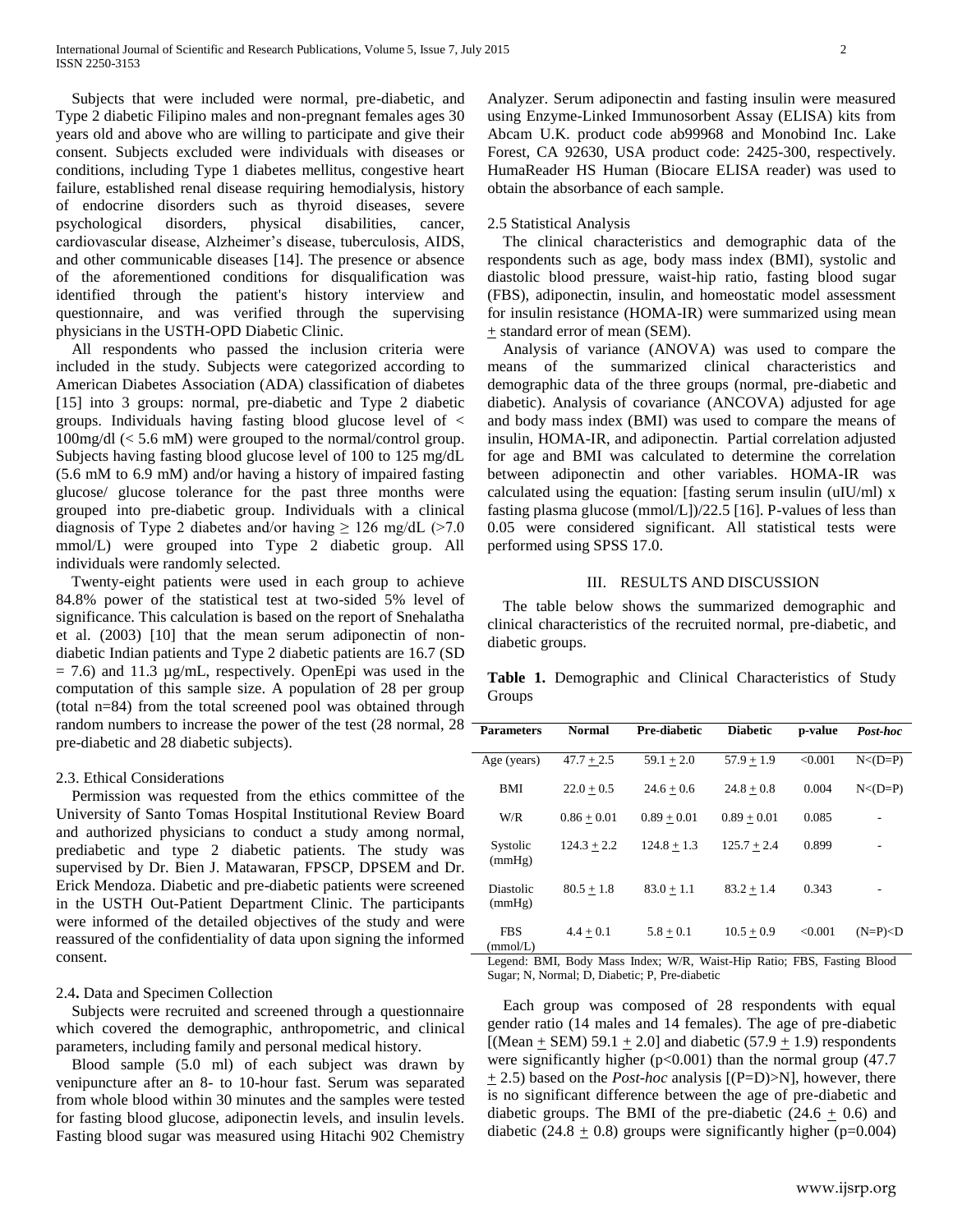compared to the normal group  $(22.0 + 0.5)$  based on the *Post-hoc* analysis  $[(P=D) > N]$ , however, there is no significant difference between the BMI of pre-diabetic and diabetic groups. The FBS of the diabetic group (10.5  $\pm$  0.9 mmol/L) was significantly higher (p<0.001) compared to the normal (4.4  $\pm$  0.1 mmol/L) and pre-diabetic  $(5.8 \pm 0.1 \text{ mmol/L})$  groups based on the *Post hoc* analysis  $[D>(N=P)]$ , however, there is no significant difference between the FBS of normal and pre-diabetic groups. The systolic and diastolic blood pressure, and waist-hip-ratio did not significantly differ statistically among the subject groups.

**Table 2.** Analysis of Covariance (Age and BMI Adjusted) of Insulin, HOMA-IR and Adiponectin Among the Study Groups

| <b>Parameters</b>      | Normal         | Pre-diabetic                                                                                                                                                                                                                          | <b>Diabetic</b>      | p-value  | <b>Post Hoc</b> |
|------------------------|----------------|---------------------------------------------------------------------------------------------------------------------------------------------------------------------------------------------------------------------------------------|----------------------|----------|-----------------|
| Insulin<br>(mIU/L)     | $6.9 + 1.1$    | $12.3 + 1.0$                                                                                                                                                                                                                          | $11.4 + 1.0$         | 0.003    | $N < (D = P)$   |
| <b>HOMA-IR</b>         | $1.3 + 0.4$    | $3.2 + 0.4$                                                                                                                                                                                                                           | $5.2 + 0.4$          | < 0.001  | N < P < D       |
| Adiponectin<br>(ug/ml) | $143.9 + 11.6$ | $67.6 + 10.6$                                                                                                                                                                                                                         | $23.6 + 10.5$        | < 0.001  | D < P < N       |
|                        |                | $\mathbf{r}$ . The state of the state $\mathbf{r}$ is the state of the state of the state of the state of the state of the state of the state of the state of the state of the state of the state of the state of the state of the st | $\sim$ $\sim$ $\sim$ | $\cdots$ | $\sim$ $\sim$   |

Legend: HOMA-IR, Homeostatic Model Assessment of Insulin Resistance; N, Normal; D, Diabetic; P, Pre-diabetic

 In Table 2, the comparison of the adjusted means of insulin, homeostatic model for insulin resistance (HOMA-IR) and adiponectin among the three study groups is shown. The means were adjusted for age and BMI to avoid bias since both significantly differed among the study groups. Insulin was significantly decreased (p=0.001) in normal subjects [(Mean  $+$ SEM) 6.9  $\pm$  1.1 mIU/L] compared to the pre-diabetic (12.3  $\pm$  1.0 mIU/L) and diabetic groups  $(11.4 + 1.0 \text{ mIU/L})$ . *Post-hoc* analysis revealed that there is no significant difference between the insulin of diabetic and pre-diabetic groups  $[N < (D=P)]$ . HOMA-IR was significantly lower  $(p<0.001)$  in the normal group  $(1.3 + 0.4)$  compared to the pre-diabetic  $(3.2 + 0.4)$  and diabetic groups (5.2 + 0.4), and *post-hoc* analysis also showed that the HOMA-IR of the pre-diabetic group was also significantly lower than the diabetic group  $(N < P < D)$ . Adiponectin was found to be significantly lower  $(p<0.001)$  in the diabetic group (23.6  $\pm$  10.5 ug/ml) compared to the pre-diabetic  $(67.6 \pm 10.6)$  and normal groups  $(143.9 \pm 11.6$  ug/ml), also, the *post-hoc* analysis revealed that adiponectin levels of the prediabetic group was significantly lower than the normal group  $(D < P < N)$ .

**Table 3.** Age and BMI Adjusted Means of Adiponectin Between Insulin-Sensitive and Insulin-Resistant Groups

| <b>Parameter</b>                                                    | $HOMA-IR < 3$ | $HOMA-IR > 3$ | p-value |  |
|---------------------------------------------------------------------|---------------|---------------|---------|--|
|                                                                     |               |               |         |  |
| Adiponectin (ug/ml)                                                 | $95.1 + 9.9$  | $57.1 + 11.2$ | 0.014   |  |
| Legend: HOMA-IR, Homeostatic Model Assessment of Insulin Resistance |               |               |         |  |

 To assess adiponectin levels and influence of insulin resistance, the subjects were further divided based on homeostatic model assessment of insulin resistance (HOMA-IR) into insulin sensitive  $(HOMA-IR < 3)$  and insulin-resistant  $(HOMA-IR > 3)$  groups, similar to the previous study of Urbanavičiu *et al*. (2008) [17] (Table 3). Adiponectin was found to be significantly lower  $(p=0.014)$  in insulin-resistant group [(Mean  $\pm$  SEM) 57.1  $\pm$  11.2 ug/ml] compared to the insulinsensitive subjects (95.1  $\pm$  9.9 ug/ml).

 HOMA-IR, the index regulated by FBS and fasting insulin level, is a method used to evaluate the insulin resistance where insulin secretion capacity is sustained to some extent, and is widely used as a research tool in epidemiological studies [18]. Decreased serum adiponectin levels in insulin resistant compared to insulin sensitive group may be due to its association with insulin sensitization. The findings of this study show that adiponectin secretion is closely related to insulin resistance and insulin sensitivity appear to be a major determinant of adiponectin levels, consistent with previous studies [7, 17].

**Table 4.** Partial Correlation Adjusted for Age and BMI of Adiponectin Among Other Variables in All Subjects Combined

| <b>Parameters</b>              | $r_{xy,z}$ | <i>p</i> -value |  |  |
|--------------------------------|------------|-----------------|--|--|
| Waist-Hip Ratio                | $-0.019$   | 0.866           |  |  |
| Systolic (mmHg)                | 0.155      | 0.165           |  |  |
| Diastolic (mmHg)               | 0.109      | 0.330           |  |  |
| Fasting Blood Glucose (mmol/L) | $-0.370$   | 0.001           |  |  |
| Insulin $(uU/ml)$              | $-0.131$   | 0.239           |  |  |
| <b>HOMA-IR</b>                 | $-0.326$   | 0.003           |  |  |

Legend: HOMA-IR, Homeostatic Model Assessment of Insulin Resistance

 In Table 4, the partial correlation of adiponectin among other variables in all of the subjects is shown. Adiponectin levels have a significant inverse correlation with fasting blood glucose  $(rxy.z = -0.370, p=0.001)$  and HOMA-IR  $(rxy.z = -0.326,$ p=0.003). This indicates that higher adiponectin level correlates with better insulin sensitivity and glucose metabolism, and lower adiponectin level correlates with higher insulin resistance and abnormal glucose metabolism, consistent with previous studies [7, 17, 18]. Adiponectin also has a negative correlation with insulin but this was not statistically significant. The correlation of adiponectin with waist-hip ratio, and systolic and diastolic blood pressure, likewise, did not significantly differ.

 The results of this study showed the ability of adiponectin in differentiating diabetic from pre-diabetic and normoglycemic individuals. Based on the findings, adiponectin secretion is already altered in pre-diabetic conditions leading to much lower adiponectin levels in the diabetic state. This is supported by the findings of the study of Ahsan et al., (2012) [18] wherein it was mentioned that adiponectin indicates the energy abundance in the body and its secretion is neither regulated nor influenced by the glycemic status of the individuals, rendering this hormone a suitable candidate for assessment of pre-diabetes. Thus, lower serum adiponectin levels leading to abnormal glucose metabolism is associated with the development of Type 2 diabetes mellitus. The mechanism is not very clear, however; it was mentioned in the study of Durrani et al., (2013) [8] that the diabetes susceptibility locus which is seen on chromosome 3q27 has been found to contain adiponectin gene and multiple polymorphisms of the adiponectin gene have also been observed in Type 2 diabetes mellitus.

#### IV. CONCLUSION AND RECOMMENDATIONS

 Based on the findings of the study, the researchers hereby make the following conclusions: (1) Subjects with Type 2 diabetes mellitus and pre-diabetes exhibit lower levels of serum